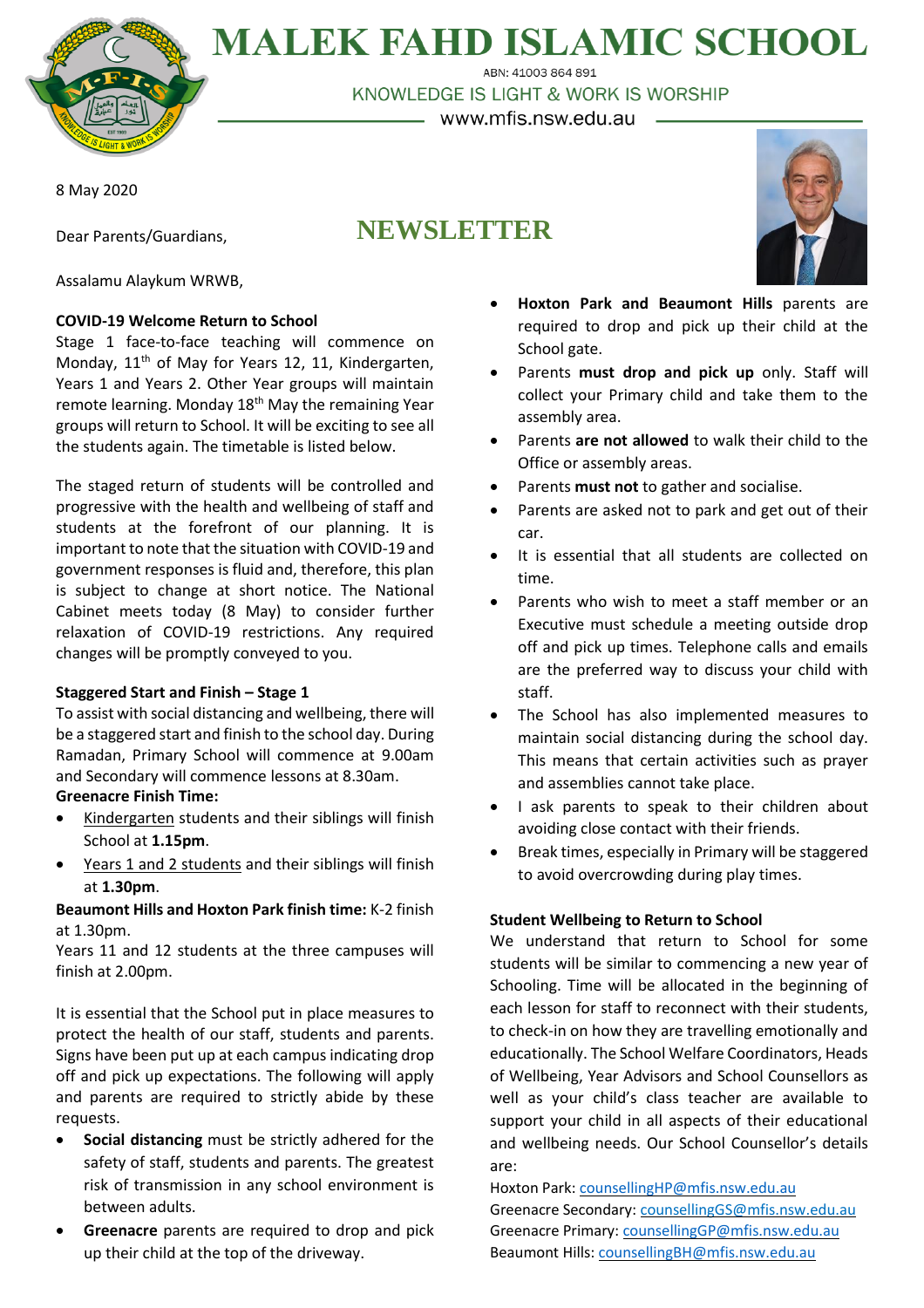#### **Students feeling unwell**

If your child is sick, they **must not attend School**. You must keep them at home and away from others. This meansthat if your child has a fever, cough, sore throat, shortness of breath, they should stay home, even if the symptoms are mild. Please make sure they are well before returning to school. It is important that parents remind their child that, if they feel unwell, they tell you before coming to School.

If your child is unwell at School, they must tell their teacher immediately. Unwell children will be isolated and parents will be required to collect them to take them home.

### **Attendance on Non-Scheduled Face to Face Teaching Days**

Supervision will be provided for students who need to attend School on days other than their scheduled faceto-face learning days. This will be as it currently is with students supervised while completing their remote learning work.

#### **Students Not Attending**

You may decide to not send your child to School during this transitional phase. For these students, remote learning will be available, including the days that the students are scheduled to attend School. However, this cannot be in the same format as it is now. In Secondary, teachers will stream their conventional face-to-face lessons on to Teams. In Primary, students will be provided with work through the email system as is currently done but there will not be Teams lessons / interactions on scheduled face-to-face days.

#### **Remote Learning**

Remote Learning will continue in its current form for classes that are not scheduled to return to face-to-face teaching.

#### **Health and Hygiene Measures**

The School is following the NSW Health Guidelines of hygiene practice to protect against infection and prevent the spread of COVID-19.

Parents and carers of children and young people with complex medical needs are encouraged to seek medical advice from their health practitioner. This will support informed risk assessment and decision-making regarding the suitability of on-site education for your child.

I ask that everyone maintains good hygiene practices:

- Wash hands with soap and water for 20 seconds at regular intervals throughout the day
- Hand washing is essential before and after eating and after going to the toilet.
- Cover coughs and sneezes with the inside of the elbow or a tissue
- Place used tissues straight into the bin
- Avoid touching the eyes, nose and mouth
- Do not share food or drink

As I mentioned in my recent update, the School has been fogged and sterilised. Surfaces and door handles are wiped and cleaned at least twice a day.

Automated hand sanitizers have also been purchased. These have been installed at each campus in the high traffic areas such as common areas, staff rooms and Admin Offices.

#### **School Bus Service**

As Term 2 resumes, the bus company has written to confirm its approach to the well-being of passengers. It confirms that it continues to follow the advice of the World Health Organisation, Federal and State Health Departments to ensure the continued safety and wellbeing of staff and the communities that we serve.

Measures include:

- Continued intense cleaning regime  $-$  the bus fleet, interchanges and depots are deep cleaned and sanitised to minimise the spread of germs.
- Practicing social-distancing on board exclusion zones are in place on board to help create more space between drivers and passengers. A lower number of passengers creates adequate social spacing.

Masks and other personal protection equipment are available for drivers. Drivers are also equipped with hand sanitiser and disinfectant spray to help sanitise their driver's cabin area before and after shifts. Any employees displaying flu-like symptoms will be sent home immediately.

#### **Senior Secondary Student and Devices**

During this transitional period, secondary students will be asked to bring their laptop/iPad to School if possible. This will assist them if their class teacher needs to deliver their lesson remotely because of their need to be isolated.

#### **EID Holidays**

EID is expected to fall on  $24<sup>th</sup>$  May. At this stage, Monday  $25<sup>th</sup>$  and Tuesday  $26<sup>th</sup>$  May will be an EID holiday at Malek Fahd. There will be no School on these days. I am most grateful to all teachers and staff for the way they have adapted to maintain the best possible teaching as a result of COVID-19. I thank you for this and for the ongoing commitment to all students in your care. Please refer to the School website for updates and advice on COVID-19.